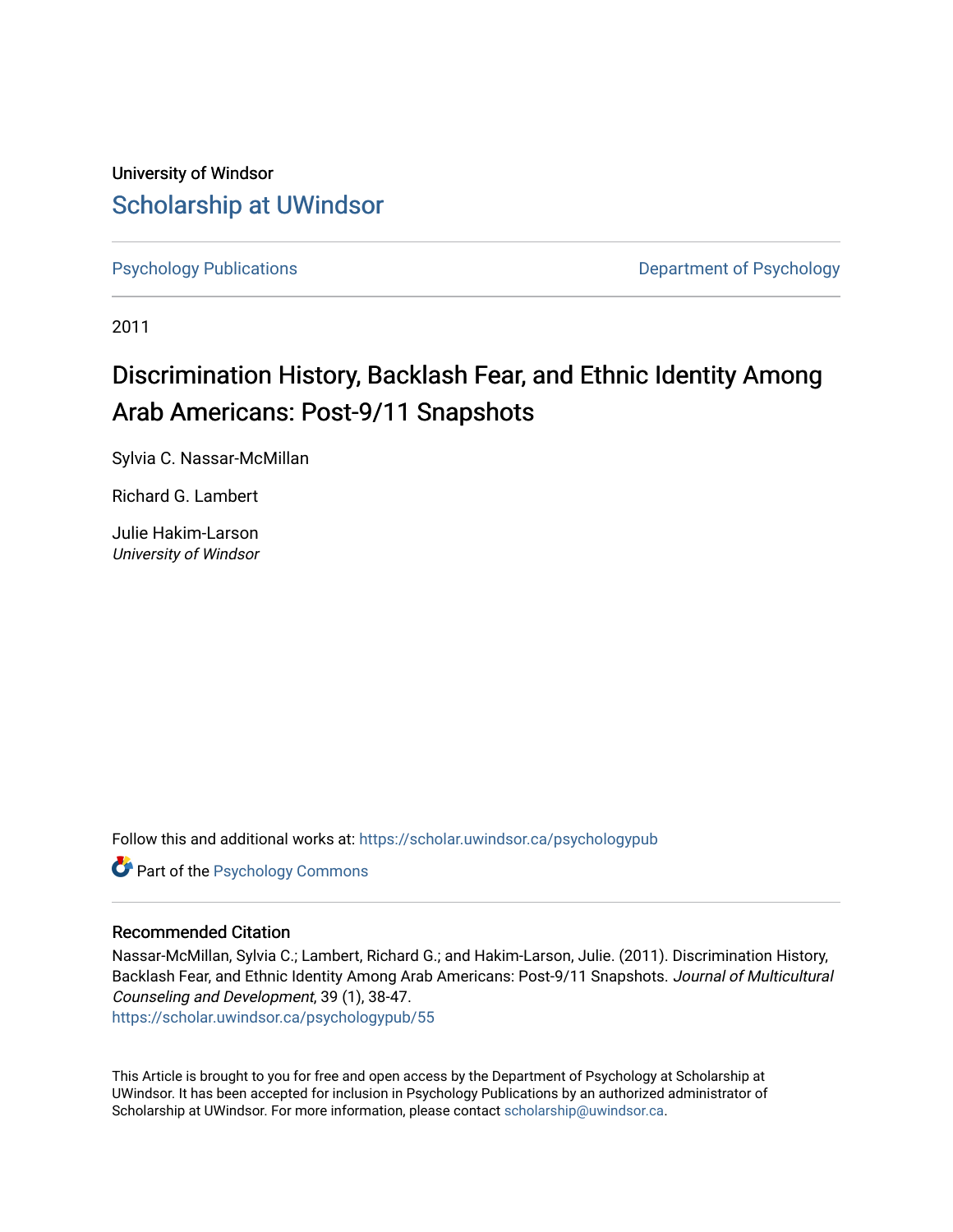### Discrimination History, Backlash Fear, and Ethnic Identity Among Arab Americans: Post-9/11 Snapshots

#### Sylvia C. Nassar-McMillan, Richard G. [Lambert,](https://www.researchgate.net/profile/Richard_Lambert6?el=1_x_100&enrichId=rgreq-29529accd7580856cb485ae27c83c6c8-XXX&enrichSource=Y292ZXJQYWdlOzI2NDQ3MTIxMztBUzo0ODU0MDYxOTA5MDMyOTZAMTQ5Mjc0MTI2Mjk2Nw==) and Julie Hakim-Larson

The authors examined discrimination history, backlash fear, and ethnic identity of Arab Americans nationally at 3 times, beginning shortly after September 11, 2001. Relations between variables were moderate, and discrimination history and backlash fear were statistically significant predictors of ethnic identity. Implications for acculturation and ethnic identity are discussed.

Los autores examinaron la historia de la discriminación, el miedo a las reacciones violentas, y la identidad étnica de individuos Americanos de origen Árabe a nivel nacional en 3 momentos distintos, comenzando poco tiempo después del 11 de Septiembre de 2001. Las relaciones entre las variables fueron moderadas, y la historia de la discriminación y el miedo a las reacciones violentas pronosticaron con una fiabilidad estadísticamente significativa el nivel de identidad étnica. Se discuten las implicaciones para la aculturación y la identidad étnica.

cculturation characterizes a shift from country of origin to the new host country in terms of values, beliefs, and attitudes (Berry, 1980) and is among the most salient issues for immigrants as well as for later generations (e.g., Kandel & Massey, 2002; Kuo & [Roysircar,](https://www.researchgate.net/publication/298870613_Predictors_of_acculturation_for_Chinese_adolescents_in_Canada_Age_of_arrival_length_of_stay_social_class_and_English_reading_ability?el=1_x_8&enrichId=rgreq-29529accd7580856cb485ae27c83c6c8-XXX&enrichSource=Y292ZXJQYWdlOzI2NDQ3MTIxMztBUzo0ODU0MDYxOTA5MDMyOTZAMTQ5Mjc0MTI2Mjk2Nw==) 2004). It denotes an affiliation with the new culture while forgoing or integrating the past into the new value structure. Acculturation strategies may be linked to immigration waves (Abudabbeh, 1996; Ammar, 2000). Thus, counselors must be particularly attuned to the client's immigration wave cohort when assessing psychosocial histories. For example, earliest U.S. Arab immigrants were predominantly Christian, uneducated, and poor, immigrating largely for economic reasons, whereas later waves included more Muslims, those of higher educational levels, and wartime refugees (e.g., Abudabbeh, 1996). First-wave Arab immigrants assimilated quickly, whereas second-wave families remained committed to ancestral roots and less to U.S. lifestyle and values. A third wave sought professional goals while maintaining homeland cultures; a more recent group of refugees who have fled religious or political persecution have tended to

*Sylvia C. Nassar-McMillan, Department of Curriculum, Instruction, and Counselor Education, North Carolina State University, Raleigh; Richard G. Lambert, Department of Educational Leadership, University of North Carolina at Charlotte; Julie Hakim-Larson, Department of Psychology, University of Windsor, Ontario, Canada. The authors thank Zogby International and the Arab American Institute for providing the data for this project. Correspondence concerning this article should be addressed to Sylvia C. Nassar-McMillan, Department of Curriculum, Instruction, and Counselor Education, North Carolina State University, Campus Box 7801, Raleigh, NC 27695-7801 (e-mail: sylvia\_nassarmc@ncsu.edu).*

uphold ethnic traditions and values (Hakim-Larson & Nassar-McMillan, 2008;

© 2011 American Counseling Association. All rights reserved.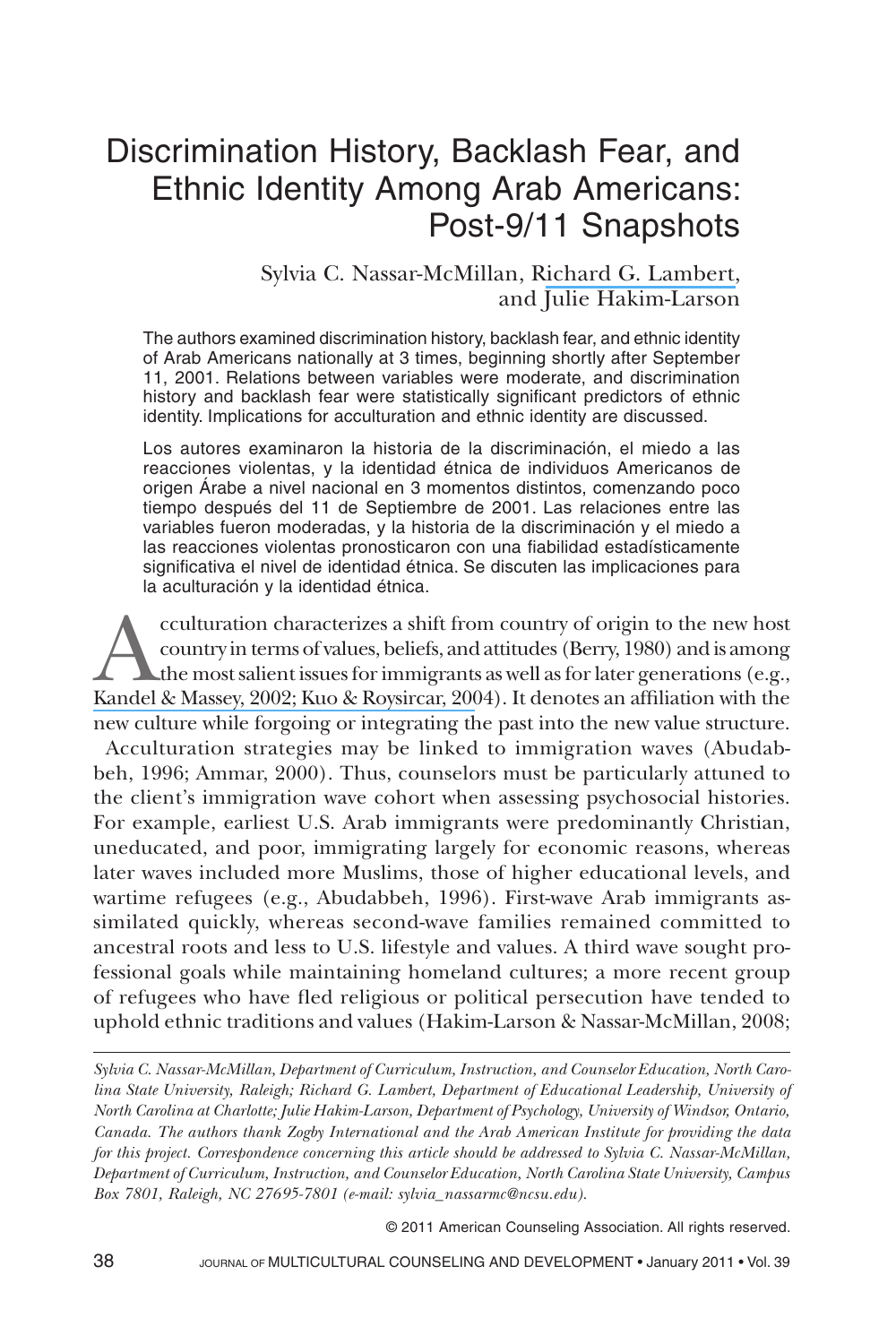Nassar-McMillan, 2011). It is important to note that although the later waves comprised predominantly Muslims, the majority of individuals in the United States self-defining as Arab American are non-Muslim, and many of these Arab Americans represent second and third generations in the United States. The few studies that have examined acculturation within the Arab American community prior to September 11, 2001 (9/11) identified a number of salient variables for Arab Americans (e.g., Nassar-McMillan & [Hakim-Larson,](https://www.researchgate.net/publication/263718522_Counseling_Considerations_Among_Arab_Americans?el=1_x_8&enrichId=rgreq-29529accd7580856cb485ae27c83c6c8-XXX&enrichSource=Y292ZXJQYWdlOzI2NDQ3MTIxMztBUzo0ODU0MDYxOTA5MDMyOTZAMTQ5Mjc0MTI2Mjk2Nw==) 2003; Paine, 1986), including discrimination, country of origin, religion, reason for immigration, gender, language (see also Stockton, 1994), and racial-religiousethnic identification (see also Jackson & [Nassar-McMillan,](https://www.researchgate.net/publication/232465698_Counseling_Arab_Americans?el=1_x_8&enrichId=rgreq-29529accd7580856cb485ae27c83c6c8-XXX&enrichSource=Y292ZXJQYWdlOzI2NDQ3MTIxMztBUzo0ODU0MDYxOTA5MDMyOTZAMTQ5Mjc0MTI2Mjk2Nw==) 2006). Studies on other ethnic groups have yielded additional variables such as length of stay and residency status in United States (S[odowsky](https://www.researchgate.net/publication/232497997_A_Study_of_Acculturation_Differences_Among_International_People_and_Suggestions_for_Sensitivity_to_Within-Group_Differences?el=1_x_8&enrichId=rgreq-29529accd7580856cb485ae27c83c6c8-XXX&enrichSource=Y292ZXJQYWdlOzI2NDQ3MTIxMztBUzo0ODU0MDYxOTA5MDMyOTZAMTQ5Mjc0MTI2Mjk2Nw==) & Plake, 1992), generation level, and nationality of origin (S[odowsky,](https://www.researchgate.net/publication/263718758_Moderating_Effects_of_Sociocultural_Variables_on_Acculturation_Attitudes_of_Hispanics_and_Asian_Americans?el=1_x_8&enrichId=rgreq-29529accd7580856cb485ae27c83c6c8-XXX&enrichSource=Y292ZXJQYWdlOzI2NDQ3MTIxMztBUzo0ODU0MDYxOTA5MDMyOTZAMTQ5Mjc0MTI2Mjk2Nw==) Lai, & Plake, 1991).

# immigration and ethnic identity

The construct of ethnic identity may be characterized as strong identification and pride with the country of origin rather than with the new host culture (e.g., [Phinney,](https://www.researchgate.net/publication/232589420_When_We_Talk_about_American_Ethnic_Groups_What_Do_We_Mean?el=1_x_8&enrichId=rgreq-29529accd7580856cb485ae27c83c6c8-XXX&enrichSource=Y292ZXJQYWdlOzI2NDQ3MTIxMztBUzo0ODU0MDYxOTA5MDMyOTZAMTQ5Mjc0MTI2Mjk2Nw==) 1996). A consistent definition is elusive because of racial mixing, birthplace, language, culture, and religion (Trimble & Dickson, 2005). Although independent, the constructs of acculturation and ethnic identity both represent ways of reconciling values, attitudes, beliefs, and behaviors associated with contrasting cultures.

Arab American history is embedded within a troubled relationship between Arab and Western societies that encompasses cultural–religious gaps, military conflicts, anti-U.S. portrayals of Islam and Arabs (Barry, [Elliott,](https://www.researchgate.net/publication/227086417_Foreigners_in_a_Strange_Land_Self-Construal_and_Ethnic_Identity_in_Male_Arabic_Immigrants?el=1_x_8&enrichId=rgreq-29529accd7580856cb485ae27c83c6c8-XXX&enrichSource=Y292ZXJQYWdlOzI2NDQ3MTIxMztBUzo0ODU0MDYxOTA5MDMyOTZAMTQ5Mjc0MTI2Mjk2Nw==) & Evans, 2000), and terrorist acts of Arab extremists against the United States. These dynamics have resulted in heightened acts of profiling and discrimination against Arabs in the United States. Such experiences may affect political ideologies and civic involvement: some become active in social justice initiatives, others may become embittered and further disenfranchised (Nassar-McMillan, 2003), while still others may vacillate due to situational criteria (S[arroub,](https://www.researchgate.net/publication/227526773_From_Neologisms_to_Social_Practice_An_Analysis_of_the_Wanding_of_America?el=1_x_8&enrichId=rgreq-29529accd7580856cb485ae27c83c6c8-XXX&enrichSource=Y292ZXJQYWdlOzI2NDQ3MTIxMztBUzo0ODU0MDYxOTA5MDMyOTZAMTQ5Mjc0MTI2Mjk2Nw==) 2002).

Few studies have examined the sociological context of Arab American ethnic identity (Barry et al., [2000;](https://www.researchgate.net/publication/227086417_Foreigners_in_a_Strange_Land_Self-Construal_and_Ethnic_Identity_in_Male_Arabic_Immigrants?el=1_x_8&enrichId=rgreq-29529accd7580856cb485ae27c83c6c8-XXX&enrichSource=Y292ZXJQYWdlOzI2NDQ3MTIxMztBUzo0ODU0MDYxOTA5MDMyOTZAMTQ5Mjc0MTI2Mjk2Nw==) Read, [2003\)](https://www.researchgate.net/publication/273746997_The_Sources_of_Gender_Role_Attitudes_Among_Christian_and_Muslim_Arab-American_Women?el=1_x_8&enrichId=rgreq-29529accd7580856cb485ae27c83c6c8-XXX&enrichSource=Y292ZXJQYWdlOzI2NDQ3MTIxMztBUzo0ODU0MDYxOTA5MDMyOTZAMTQ5Mjc0MTI2Mjk2Nw==). Preliminary findings of an Arab American Institute (2002b) survey of Arab Americans' views on ethnic profiling and pride after 9/11 yielded 30% reporting past discrimination, 31% workplace discrimination, 78% increased profiling since 9/11, and 40% the impact of 9/11 on willingness to self-disclose one's Arab ethnicity. Other research findings are similar. Violence, discrimination, and defamation against Arab Americans have reached unprecedented proportions (Abdelkarim, 2002; Cainkar, 2002). Within the year following  $9/11$ , Human Rights Watch (2002) reported a 1,700% increase in reported hate and bias crimes against Arabs and Muslims. A qualitative study on South Asian families (Inman, Yeh, [Madan-Bahel,](https://www.researchgate.net/publication/232542749_Bereavement_and_Coping_of_south_Asian_Families_post_911?el=1_x_8&enrichId=rgreq-29529accd7580856cb485ae27c83c6c8-XXX&enrichSource=Y292ZXJQYWdlOzI2NDQ3MTIxMztBUzo0ODU0MDYxOTA5MDMyOTZAMTQ5Mjc0MTI2Mjk2Nw==) & Nath, 2007)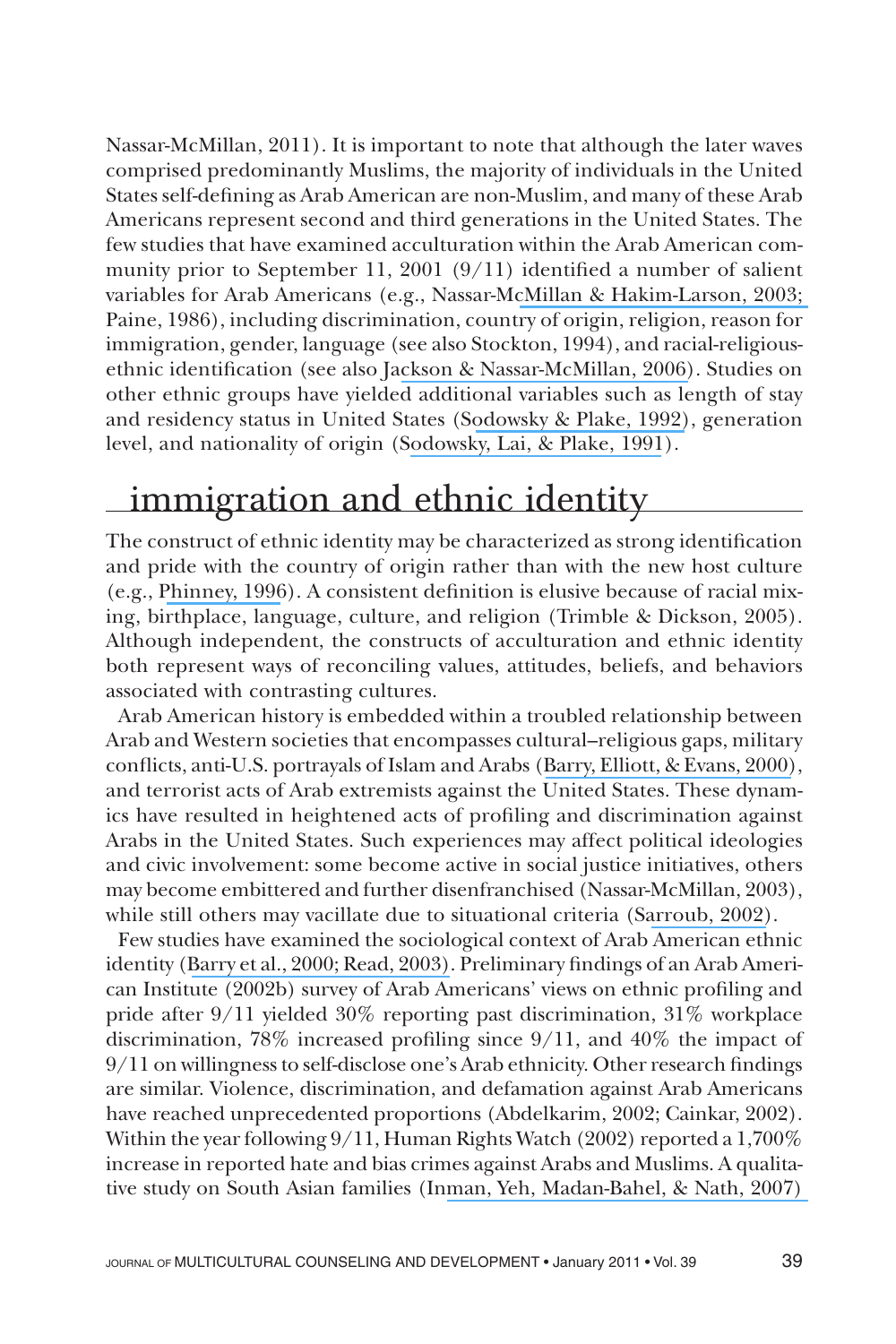poignantly depicts some of these events. Such experiences may increase feelings of anxiety, fear, and rejection (Ahmed & [Reddy,](https://www.researchgate.net/publication/234679639_Understanding_the_Mental_Health_Needs_of_American_Muslims_Recommendations_and_Considerations_for_Practice?el=1_x_8&enrichId=rgreq-29529accd7580856cb485ae27c83c6c8-XXX&enrichSource=Y292ZXJQYWdlOzI2NDQ3MTIxMztBUzo0ODU0MDYxOTA5MDMyOTZAMTQ5Mjc0MTI2Mjk2Nw==) 2007).

Our quantitative inquiry may serve to enhance understanding of the ethnic identity of Arab Americans. We examined Arab Americans' discrimination history and backlash fear to determine their relation to ethnic identity. We investigated exploratory, nondirectional hypotheses for our secondary analyses of archived data, with goals of measuring changes over time as well as relations with variables in ways that had not been previously examined.

# method

The Arab American Institute contracted with Zogby International (ZI) to conduct three national telephone surveys of Arab Americans to capture the impact of the 9/11 tragedy on Arab Americans. The initial 40-item instrument was modified slightly each time to reflect emergent political issues. Using archival raw unadjusted data, we created scale scores for the predictor (i.e., backlash fear, discrimination) and outcome (i.e., ethnic identity) variables.

#### PARTICIPANTS

The total sample included 1,513 participants. As shown on Table 1, the sample sizes for the three waves of data collection were 508, 505, and 500, respectively. Some demographics include the following: male (64.18%), female (35.83%), Christian (52.15%), Muslim (35.97%), U.S. born (41.44%), U.S. citizens  $(94.98\%)$ , professional  $(49.37\%)$ , income (just over  $40\%$  in the \$75,000 bracket), age (mean age of 49 years), and region of United States (36% East, 28% Central, 18% South, and 18% West). Most prominent regions of origins included over 30% from Lebanon, over 20% from Palestine, approximately 12% from Syria, and just under 10% from Egypt, with the remaining origins

| Variable                         | % Sample 1<br>$(n = 508)$ | $(n = 505)$    | % Sample 2 % Sample 3<br>$(n = 500)$ | $%$ Total<br>$(N = 1.513)$ | $\chi^2$     | р            |  |
|----------------------------------|---------------------------|----------------|--------------------------------------|----------------------------|--------------|--------------|--|
| Professional                     | 52.20                     | 46.90          | 49.00                                | 49.37                      | 2.82         | .244         |  |
| Unemployed                       | 2.00                      | 0.99           | 0.00                                 | 0.99                       | 9.95         | .007         |  |
| Male                             | 66.70                     | 64.20          | 61.60                                | 64.18                      | 2.89         | .236         |  |
| Female                           | 33.30                     | 35.80          | 38.40                                | 35.83                      |              |              |  |
| Christian                        | 43.90                     | 58.00          | 54.60                                | 52.15                      | 22.04        | .000         |  |
| <b>Muslim</b>                    | 37.20                     | 33.70          | 37.00                                | 35.97                      | 1.63         | .442         |  |
| Born in the U.S.<br>U.S. citizen | 39.20<br>95.70            | 43.20<br>94.30 | 42.00<br>95.00                       | 41.44<br>94.98             | 1.76<br>1.06 | .414<br>.589 |  |

#### **TABLE 1**

**Demographics by Survey Sample**

*Note.* Professional = managerial, medical, professional, technical, or teacher responses.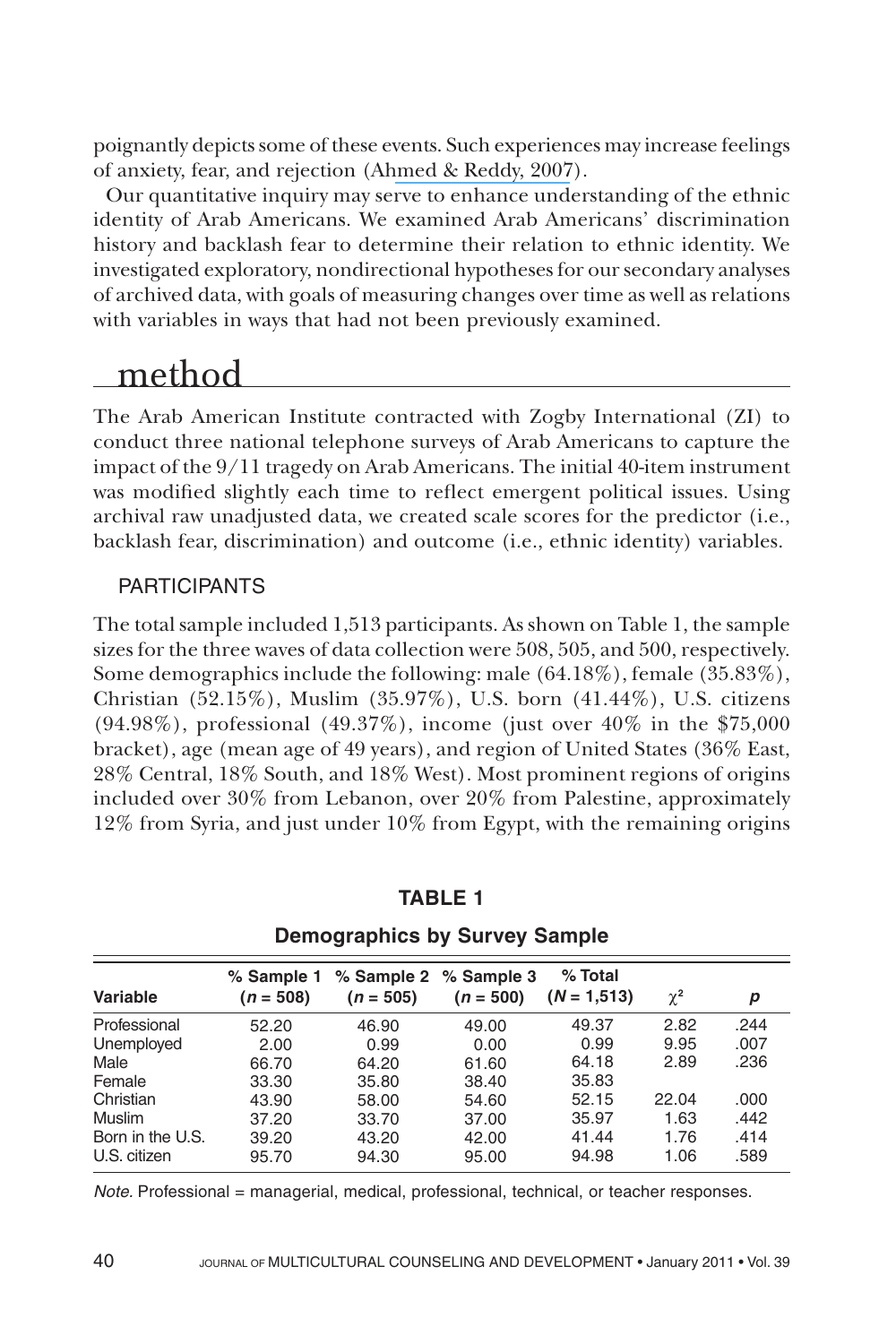(28%) spanning the League of Arab States (e.g., Iraq, Jordan, Other). These demographics appear to be representative of basic demographic profiles of Arab Americans at large (Arab American Institute, n.d.).

#### MEASURES

*Discrimination history.* Four items asked about specific discrimination ("Have you personally experienced discrimination in the past because of your ethnicity?" "Since the terrorist attacks on the U.S. on  $9/11$ , have you personally experienced discrimination because of your ethnicity?" "Have any of your children or other household members experienced discrimination since the terrorist attacks on 9/11?" and "Do you know anyone of Arabic ethnicity or with an Arabic-speaking background who has experienced discrimination since the terrorist attacks on 9/11?"). Response options were yes or no. A total score was created that indicated the percentage of the four experiences that respondents had encountered (see Table 2). Cronbach's alpha coefficients for this scale were moderate ( $\alpha = .72-.75$ ). Given our secondary analysis design, we considered these acceptable (Nannally & Bernstein, 1994).

*Backlash fear.* One single item addressed fear of backlash against Arab Americans ("How worried are you about the long-term effects of discrimination against Arab Americans?"). This item was scored using a 3-point scale from  $1 = not$  *worried* to  $3 = very$  *worried* (see Table 2).

*Ethnic identity.* Three items asked about ethnic heritage. For example, "How proud are you of your ethnic heritage?" These items were scored on a 3-point **TABLE 2**

|                                     | <b>Ethnic</b>   | <b>Backlash</b> |      |           | Cronbach's |  |
|-------------------------------------|-----------------|-----------------|------|-----------|------------|--|
| Variable                            | <b>Identity</b> | Fear            | М    | <b>SD</b> | $\alpha$   |  |
| Sample 1 ( $n = 508$ )              |                 |                 |      |           |            |  |
| Ethnic identity <sup>a</sup>        |                 |                 | 2.45 | 0.57      | .70        |  |
| Backlash fearb                      | .31             |                 | 2.02 | 0.81      |            |  |
| Discrimination history <sup>c</sup> | .28             | .36             | 1.24 | 1.33      | .72        |  |
| Sample 2 ( $n = 505$ )              |                 |                 |      |           |            |  |
| Ethnic identity <sup>a</sup>        |                 |                 | 2.51 | 0.53      | .68        |  |
| Backlash fear <sup>b</sup>          | .32             |                 | 2.00 | 0.82      |            |  |
| Discrimination history <sup>c</sup> | .22             | .39             | 1.23 | 1.36      | .74        |  |
| Sample 3 ( $n = 500$ )              |                 |                 |      |           |            |  |
| Ethnic identity <sup>a</sup>        |                 |                 | 2.50 | 0.51      | .62        |  |
| Backlash fear <sup>b</sup>          | .29             |                 | 2.09 | 0.83      |            |  |
| Discrimination history <sup>c</sup> | .21             | .40             | 1.28 | 1.39      | .75        |  |

#### **Scale Score Correlations, Descriptive Statistics, and Cronbach's Alphas**

*Note.* All correlation coefficients greater than .15 are statistically significant at the .001 level given  $n = 500$ .

aValues represent the means across the items on a 3-point scale. bValues represent the mean of a single item on a 3-point scale; thus, Cronbach's alpha is not applicable. Values represent the average number of experiences reported by the respondents.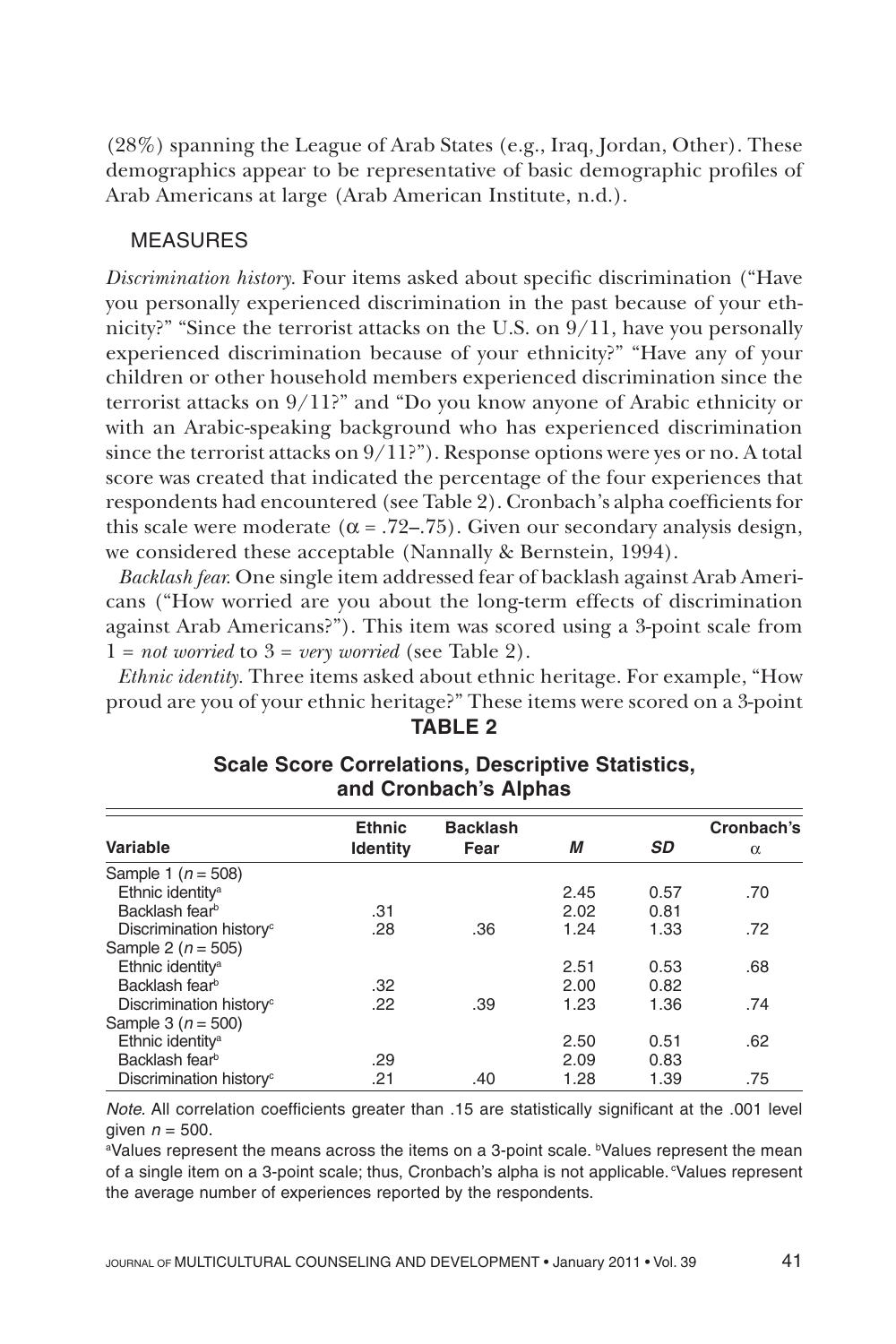scale from  $1 = not important$  to  $3 = very important$ , with a mean response resulting in a scale score (see Table 2). Cronbach's alpha coefficients for the scores were moderately low ( $\alpha$  = .62–.70). Given that the ethnic identity scale contains only three items and alpha is a function of scale length, we interpreted these coefficients as acceptable (Nannally & Bernstein, 1994).

#### PROCEDURE

ZI conducted the surveys in October 2001 (Sample 1), May 2002 (Sample 2), and October 2002 (Sample 3). Phone numbers were randomly selected from a preexisting national surname directory compiled on Arab surnames by ZI. This directory is utilized by ZI to conduct polls on Arab Americans issues and is updated periodically through exhaustive national reviews of residential and commercial telephone directories and other resources. The Arab American Institute released the archival data sets and instruments to the first author for secondary analyses. Each sample represents an independent group of respondents. Significant sample differences were found for religion and employment status. Sample 1 included a smaller percentage of Christians than Samples 2 and 3, and Sample 3 included no unemployed individuals.

Hierarchical regression is commonly used to initially control for the association between demographic covariates and the dependent variable. Predictor variables are subsequently added to such models to test for their association with the dependent variable in the context of first having accounted for the variance that can be attributed to the control variables (Tabachnik & Fidell, 2007). Given the differences in demographics between the samples, three hierarchical multiple regressions were conducted using citizenship, country of origin, religion, socioeconomic and professional status, and gender as control variables. Discrimination history and backlash fear were added in the second step as predictor variables, and ethnic identity served as the dependent variable.

### results

To address changes over time, we compared discrimination history, backlash fear, and ethnic identity scores across the three samples (see Table 2), yielding no statistically significant differences. The mean score for ethnic identity was 2.5, between somewhat important and very important. For discrimination history, mean percentages remained consistent across samples at approximately 30%. On average, respondents across the three samples reported having one or two of the four discrimination experiences. For backlash fear, mean scores remained consistent across samples at approximately 2, or somewhat worried, with no statistically significant differences. Table 2 also contains the correlations between the predictor variables and between the predictor variables and the dependent variable. Discrimination history and backlash fear were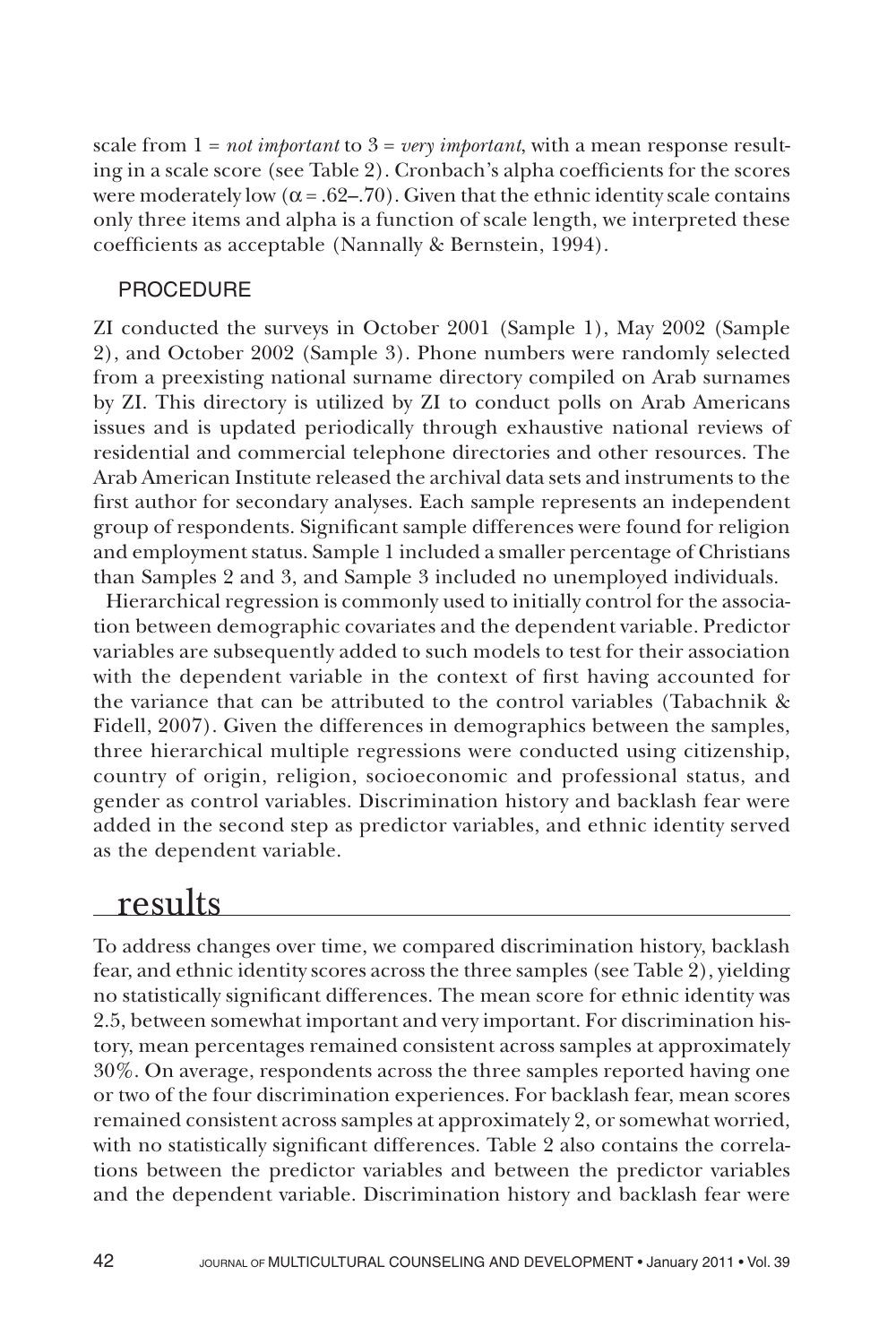moderately correlated in all three samples  $(r = .36 - .40)$  but not so highly that multicollinearity would be a concern.

To examine the prediction of ethnic identity from discrimination history and backlash fear, we computed hierarchical regressions for each of the three samples. First, we entered all demographic variables as a block; next, we entered backlash fear and discrimination history as a block while controlling for demographic variables. In the first step in each of the three samples, three of the control variables (U.S.-born, male, and Christian religion) accounted for statistically significant amounts of variance in ethnic identity. Each of these beta weights was negative, indicating that those born in the United States, males, and Christians all have relatively lower ethnic identity. Step 1  $R^2$  values across the three samples, respectively, were as follows: Sample 1: .06, *F*(6, 501) = 5.54, *p* < .001; Sample 2: .14, *F*(6, 498) = 12.91, *p* < .001; and Sample 3: .10,  $F(6, 493) = 9.03$ ,  $p < .001$  (see Table 3). In Step 2, Christian religion was no longer a statistically significant predictor, whereas being male and born in the United States remained statistically significant (in the negative direction) associated with ethnic identity for all three samples.

For Sample 1, backlash fear and discrimination history significantly accounted for variance in ethnic identity each in the second step and accounted for additional variance in ethnic identity beyond that of the demographic variables. Discrimination history was not a significant contributor for Sample 2. The full

#### **TABLE 3**

|                          | Sample 1 ( $n = 508$ ) |            | Sample 2 ( $n = 505$ ) |                  | Sample 3 ( $n = 500$ ) |           |           |            |           |
|--------------------------|------------------------|------------|------------------------|------------------|------------------------|-----------|-----------|------------|-----------|
| <b>Step and Variable</b> | в                      | <b>SEB</b> | β                      | В                | <b>SEB</b>             | ß         | B         | <b>SEB</b> | β         |
| Step 1                   |                        |            |                        |                  |                        |           |           |            |           |
| Professional             | .01                    | .05        | .01                    | $-.01$           | .05                    | $-.01$    | .01       | .05        | .01       |
| Male                     | $-.15***$              | .05        | $-.12**$               | $-.17***$        | .05                    | $-.15***$ | $-.17***$ | .05        | $-.16***$ |
| <b>High SES</b>          | .08                    | .06        | .07                    | .01              | .05                    | .01       | .02       | .05        | .02       |
| Christian                | $-.12*$                | .05        | $-.10*$                | $-.15***$        | .05                    | $-.14**$  | $-.11*$   | .05        | $-.11*$   |
| Born in the U.S.         | $-.20***$              | .05        |                        | $-.17***-.30***$ | .05                    | $-.28***$ | $-.22***$ | .05        | $-.21***$ |
| U.S. citizen             | .10                    | .12        | .04                    | .10              | .10                    | .04       | .05       | .10        | .02       |
| Step 2                   |                        |            |                        |                  |                        |           |           |            |           |
| Professional             | $-.02$                 | .05        | $-.02$                 | $-.03$           | .05                    | $-.03$    | .00       | .05        | .00.      |
| Male                     | $-.13**$               | .05        | $-.11***-.13**$        |                  | .05                    | $-.12**$  | $-.14***$ | .05        | $-.14***$ |
| High SES                 | .05                    | .05        | .04                    | .00              | .05                    | .00       | .03       | .05        | .03       |
| Christian                | $-.05$                 | .05        | $-.05$                 | $-.06$           | .05                    | $-.06$    | $-.04$    | .05        | $-.04$    |
| Born in the U.S.         | $-.16**$               | .05        | $-.14**$               | $-.28**$         | .05                    | $-.26***$ | $-.21***$ | .05        | $-.20***$ |
| U.S. citizen             | .02                    | .12        | .01                    | .11              | .05                    | .05       | .05       | .05        | .02       |
| Backlash fear            | $.15***$               | .03        | $.21***$               | $.14***$         | .05                    | $.22***$  | $.11***$  | .05        | $.18***$  |
| Discrimination history   | $.00***$               | .00        | $.19***$               | .00              | .05                    | .09       | $.00**$   | .00        | $.13***$  |

**Summary of Hierarchical Regression Analysis for Variables Predicting Ethnic Identity**

*Note.*  $R^2 = .06$ , .14, and .10 for Step 1 in Samples 1, 2, and 3, respectively.  $\Delta R^2 = .10$ , .06, and .06 for Step 2 in Samples 1, 2, and 3, respectively. All  $R^2$  and  $\Delta R^2$  values are statistically significant ( $p < .001$ ). High SES = high socioeconomic status. \**p* < .05. \*\**p* < .01. \*\*\**p* < .001.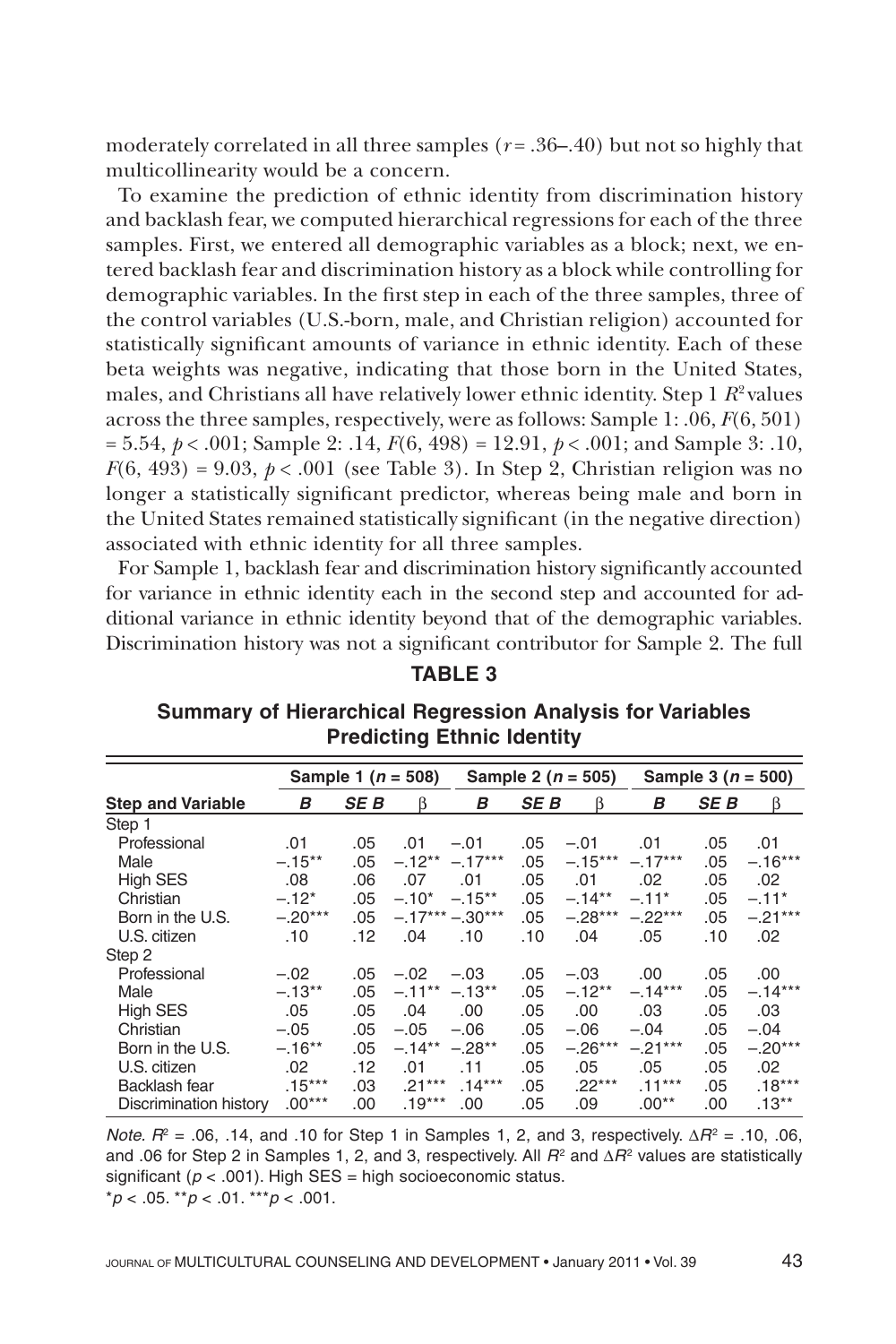model *R*<sup>2</sup> values across the three samples, respectively, were as follows: Sample 1: .16, *F*(8, 499) = 11.87, *p* < .001; Sample 2: .20, *F*(8, 496) = 15.16, *p* < .001; and Sample 3: .16,  $F(8, 491) = 11.44$ ,  $p < .001$ . The  $R^2$  change statistics (.10, .06, and .06, respectively) were significant for all three samples.

## discussion

The findings of the present study support previous research outcomes on Arab Americans and ethnic identity (ArabAmerican Institute, 2002b; Nassar-McMillan, 2003; Nassar-McMillan & [Hakim-Larson,](https://www.researchgate.net/publication/263718522_Counseling_Considerations_Among_Arab_Americans?el=1_x_8&enrichId=rgreq-29529accd7580856cb485ae27c83c6c8-XXX&enrichSource=Y292ZXJQYWdlOzI2NDQ3MTIxMztBUzo0ODU0MDYxOTA5MDMyOTZAMTQ5Mjc0MTI2Mjk2Nw==) 2003). On average, participants had at least one or two discriminatory experiences. The consistent score across samples suggests that many reported some discrimination after  $9/11$  and that this pattern did not diminish with time, although we do not know how these compare with pre-9/11 numbers. In terms of backlash fear, the mean scores represent a *somewhat worried* stance, consistent across administrations. Finally, participants ranked their ethnic identity as ranging between important and somewhat important. Ethnic identity is reported by other scholars to have increased in the recent, post-9/11 past (Arab American Institute, 2002a, 2002b). Thus, our study provides some insight into discrimination, backlash fear, and ethnic identity within this community.

The finding of differences between Christians and Muslims in the present study is consistent with previous works highlighting the relative ease of Christians toward acculturation and the perceived discrimination of Muslims, even prior to  $9/11$  (e.g., Jackson & [Nassar-McMillan,](https://www.researchgate.net/publication/232465698_Counseling_Arab_Americans?el=1_x_8&enrichId=rgreq-29529accd7580856cb485ae27c83c6c8-XXX&enrichSource=Y292ZXJQYWdlOzI2NDQ3MTIxMztBUzo0ODU0MDYxOTA5MDMyOTZAMTQ5Mjc0MTI2Mjk2Nw==) 2006; [Sodowsky](https://www.researchgate.net/publication/263718758_Moderating_Effects_of_Sociocultural_Variables_on_Acculturation_Attitudes_of_Hispanics_and_Asian_Americans?el=1_x_8&enrichId=rgreq-29529accd7580856cb485ae27c83c6c8-XXX&enrichSource=Y292ZXJQYWdlOzI2NDQ3MTIxMztBUzo0ODU0MDYxOTA5MDMyOTZAMTQ5Mjc0MTI2Mjk2Nw==) et al., 1991; [Sodowsky](https://www.researchgate.net/publication/232497997_A_Study_of_Acculturation_Differences_Among_International_People_and_Suggestions_for_Sensitivity_to_Within-Group_Differences?el=1_x_8&enrichId=rgreq-29529accd7580856cb485ae27c83c6c8-XXX&enrichSource=Y292ZXJQYWdlOzI2NDQ3MTIxMztBUzo0ODU0MDYxOTA5MDMyOTZAMTQ5Mjc0MTI2Mjk2Nw==) & Plake, 1992). Likewise, U.S.-born participants, presumably more acculturated, had lower levels of ethnic identity, consistent with those of other U.S. ethnic minority groups (Atkinson, Morten, & Sue, 1989) as well as previous research suggesting that foreign-born Muslims may perceive more prejudice and be less acculturated than some other foreign-born religious and nationality groups (Kuo, Roysircar, & Newby-Clark, 2006).

The current milieu, replete with profiling and prejudice, poses challenges to Arab Americans of any age. In Sample 1, just in the wake of 9/11, discrimination history emerged as a moderate predictor of ethnic identity. Although discrimination history was not significant in Sample 2, it emerged again as significant in Sample 3. Thus, discrimination levels remained relatively similar, but their impact may have diminished and then may have been retriggered by new sociopolitical issues such as the U.S. wars in Iraq and Afghanistan. Backlash fear remained a moderately strong predictor of ethnic identity across all three samples. The meaning of participants' fear such as fear of deportation or other repatriation may have emerged from discrimination experiences.

# implications for counseling

It is important to note that our study examined perceived rather than actual discrimination. At the same time, counseling issues may emerge from perceptions, particularly in cases of oppression and discrimination. Counselors need to be at-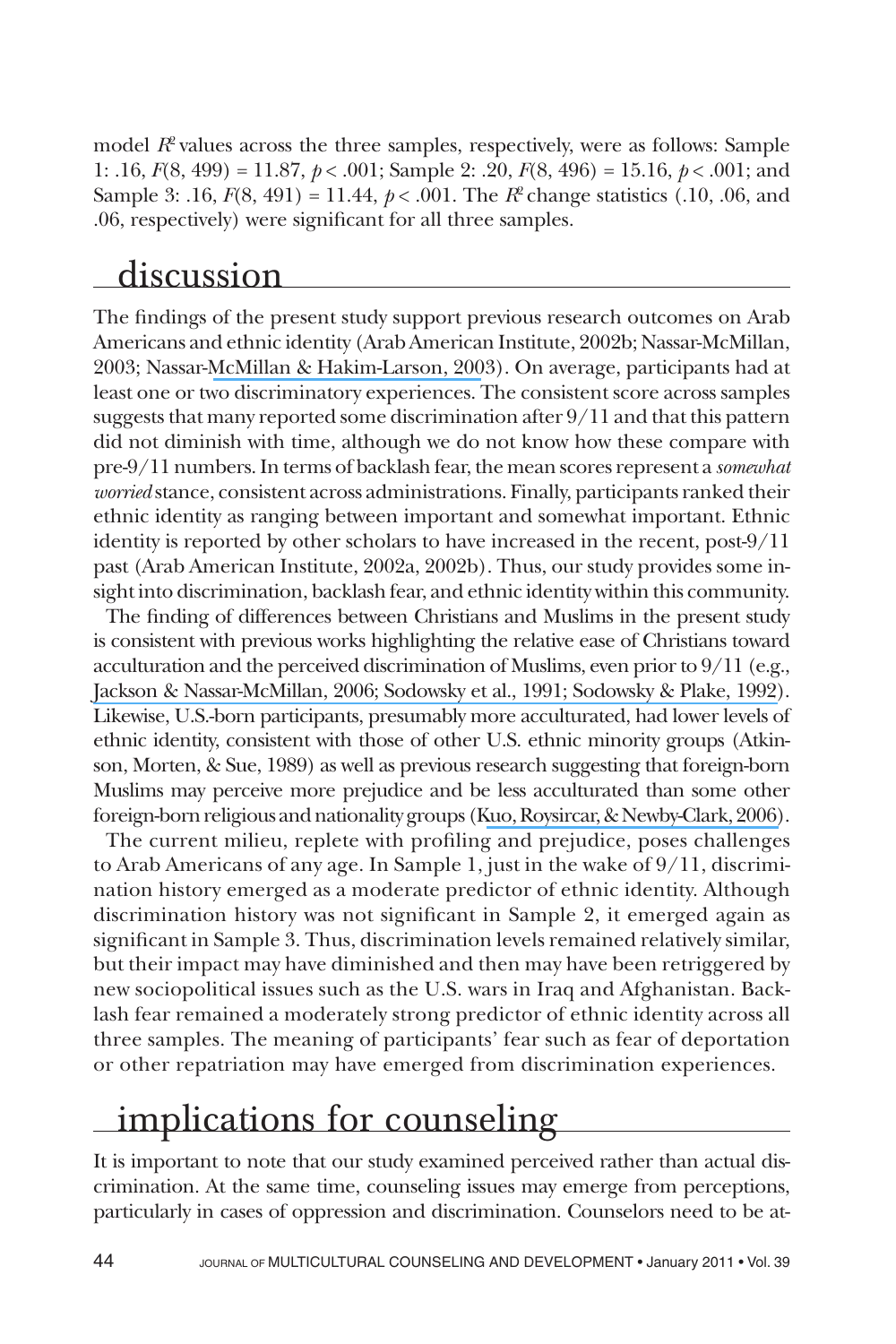tuned to the impact of political climate on their clients. In particular, they need to be aware that foreign-born and American Muslims, like other minority groups, may perceive themselves as subject to oppression, contributing to their acculturative stress. In providing empathic support to Arab Americans, counselors need to address this issue at multiple levels, such as by promoting empowerment and resiliency in family and community systems (Hakim-Larson & Nassar-McMillan, 2008; [Nassar-McMillan,](https://www.researchgate.net/publication/313597765_Individuals_and_families_of_Arab_descent?el=1_x_8&enrichId=rgreq-29529accd7580856cb485ae27c83c6c8-XXX&enrichSource=Y292ZXJQYWdlOzI2NDQ3MTIxMztBUzo0ODU0MDYxOTA5MDMyOTZAMTQ5Mjc0MTI2Mjk2Nw==) Gonzalez, & Mohamed, 2008; Nassar-McMillan & Hakim-Larson, 2003), sociopolitical advocacy (Nassar-McMillan, 2003, 2007), and outreach initiatives (Nassar-McMillan, 2007). Moreover, counselors need to be aware that some immigrants may seek out indigenous rather than "professional" helpers [\(In](https://www.researchgate.net/publication/232542749_Bereavement_and_Coping_of_south_Asian_Families_post_911?el=1_x_8&enrichId=rgreq-29529accd7580856cb485ae27c83c6c8-XXX&enrichSource=Y292ZXJQYWdlOzI2NDQ3MTIxMztBUzo0ODU0MDYxOTA5MDMyOTZAMTQ5Mjc0MTI2Mjk2Nw==)man et al., [2007\)](https://www.researchgate.net/publication/232542749_Bereavement_and_Coping_of_south_Asian_Families_post_911?el=1_x_8&enrichId=rgreq-29529accd7580856cb485ae27c83c6c8-XXX&enrichSource=Y292ZXJQYWdlOzI2NDQ3MTIxMztBUzo0ODU0MDYxOTA5MDMyOTZAMTQ5Mjc0MTI2Mjk2Nw==). In any case, treatment plans, assessments, and other counseling services need to be culture sensitive (Ahmed & [Reddy,](https://www.researchgate.net/publication/234679639_Understanding_the_Mental_Health_Needs_of_American_Muslims_Recommendations_and_Considerations_for_Practice?el=1_x_8&enrichId=rgreq-29529accd7580856cb485ae27c83c6c8-XXX&enrichSource=Y292ZXJQYWdlOzI2NDQ3MTIxMztBUzo0ODU0MDYxOTA5MDMyOTZAMTQ5Mjc0MTI2Mjk2Nw==) 2007; [Inman](https://www.researchgate.net/publication/232542749_Bereavement_and_Coping_of_south_Asian_Families_post_911?el=1_x_8&enrichId=rgreq-29529accd7580856cb485ae27c83c6c8-XXX&enrichSource=Y292ZXJQYWdlOzI2NDQ3MTIxMztBUzo0ODU0MDYxOTA5MDMyOTZAMTQ5Mjc0MTI2Mjk2Nw==) et al., 2007).

Backlash fear and discrimination are not surprising among newer Muslim immigrants, such as Somalis. Although advocacy efforts among counselors should target policy and sociopolitical change, counselors need to be aware of current law and practice around profiling and discrimination so that they can also directly empower their clients by providing accurate legal information.

The discussion now moves to the participants' demographics. In terms of gender representation, it is not clear how the overrepresentation of males in the sample may have had an impact on the results.The findings regarding gender differences need to be taken with caution, as the sample may not have been representative of Arab women in the population. The outcomes of our exploratory study, in this regard, warrant further research before conclusions can be drawn. Employment status also yielded results that warrant further examination. Although discrimination and racism may be inversely correlated with employment status among other minority populations, particularly thosewitheconomic disadvantages, professional status was not related to discrimination or ethnic identity. In the present study, the sample yielded relatively high levels of professional employment.

Finally, counselors might facilitate ethnic identity and pride within their Arab American clients, especially those more acculturated and those who experience discrimination. Helping clients find ways to connect with their culture of origin, through community, cultural, or advocacy initiatives, for example, can help build clients' cultural self-awareness, ethnic pride, and resilience.

### limitations

The relatively large sample sizes in all three samples allowed small correlations between the predictor variables and the outcome to become statistically significant. Although the standardized beta weights for these effects were small (.13–.22; [Cohen,](https://www.researchgate.net/publication/44847045_Statistical_power_ANALYSIS_for_the_Behavioral_sciences?el=1_x_8&enrichId=rgreq-29529accd7580856cb485ae27c83c6c8-XXX&enrichSource=Y292ZXJQYWdlOzI2NDQ3MTIxMztBUzo0ODU0MDYxOTA5MDMyOTZAMTQ5Mjc0MTI2Mjk2Nw==) 1988), they did remain stable across the three samples. That is, if perceived discrimination and fear of 9/11 backlash, relative to ethnic identity, occurred as a psychological response to 9/11 in two samples, it did not diminish with time. However, we did not have access to data that could be used to compare this outcome with pre-9/11 results. Another limitation is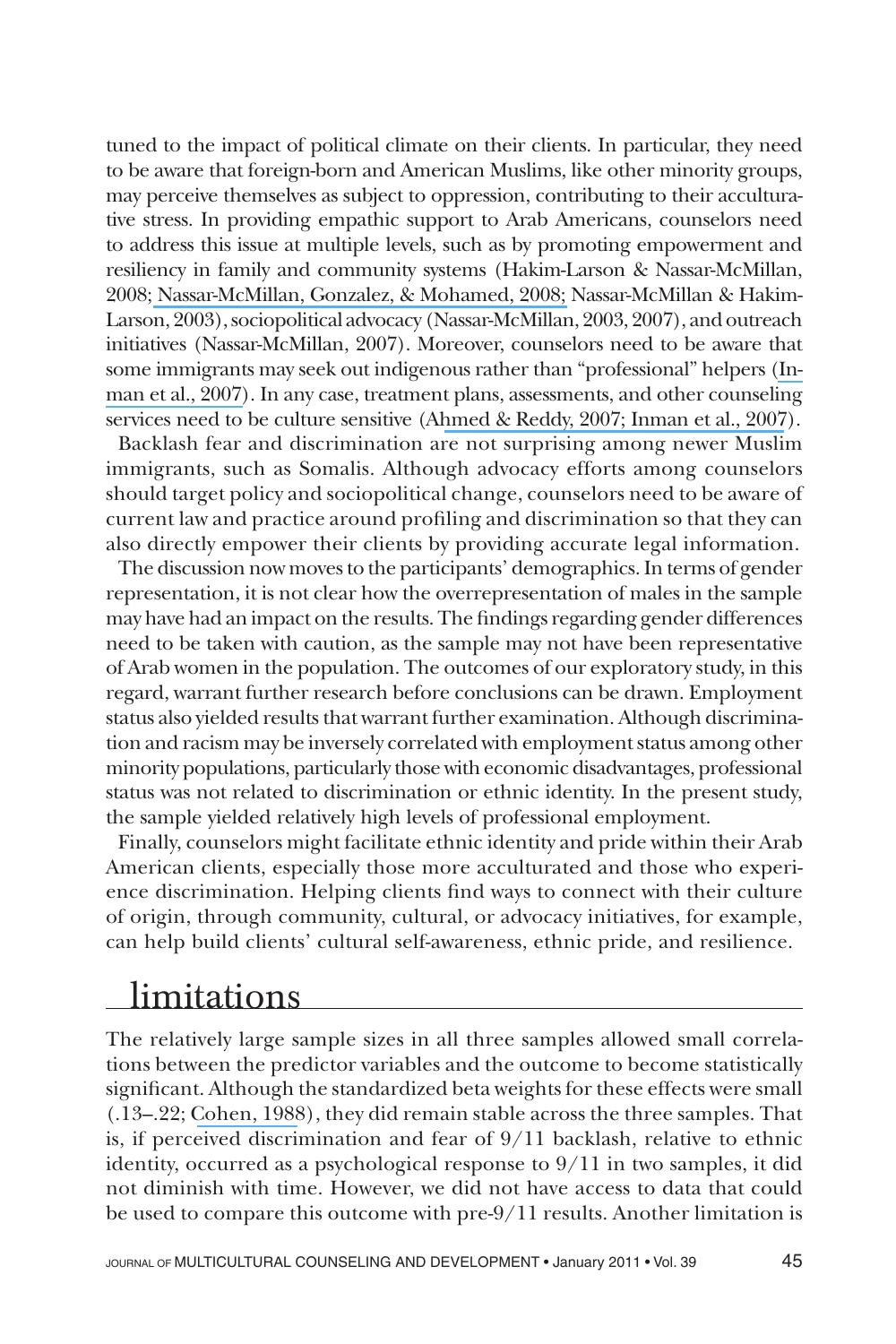that only a small subset of items was common to all three surveys, and these items were not designed to be combined into scale scores. Thus, studies using theoretically based test items are needed to refine and classify subgroups of Arab Americans and their attitudes. Trimble and Dickson (2005) cautioned against "ethnic glossing"—an illusion of ethnic homogeneity masking actual unique and rich subgroup differences, which are important for counselors to take into account in their work with Arab American clients.

Our study provides an avenue for counselors to recognize the impact of multicultural competence in working with Arab Americans by learning about their discrimination histories and backlash fear. It also illuminates the need for further research on the identity development of Arab Americans, as well as culturally sensitive clinical practices that take into account some of the factors we examined and the ways in which these may interact to influence ethnic identity development in Arab Americans.

### references

- Abdelkarim, R. Z. (2002, September–October). American Muslims and 9/11: A community looks back . . . and to the future. *Washington Report on Middle East Affairs,* 82–84. Retrieved from http://www.wrmea.com/archives/sept-oct02/0209082.html
- Abudabbeh, N. (1996). Arab families. In M. McGoldrick, J. Giordano, & J. K. Pearce (Eds.), *Ethnicity and family therapy* (2nd ed., pp. 333–346). New York, NY: Guilford Press.
- Ahmed, S., & Reddy, L. A. (2007). [Understanding](https://www.researchgate.net/publication/234679639_Understanding_the_Mental_Health_Needs_of_American_Muslims_Recommendations_and_Considerations_for_Practice?el=1_x_8&enrichId=rgreq-29529accd7580856cb485ae27c83c6c8-XXX&enrichSource=Y292ZXJQYWdlOzI2NDQ3MTIxMztBUzo0ODU0MDYxOTA5MDMyOTZAMTQ5Mjc0MTI2Mjk2Nw==) the mental health needs of American Muslims: Recommendations and considerations for practice. *[Journal of Multicultural Counseling](https://www.researchgate.net/publication/234679639_Understanding_the_Mental_Health_Needs_of_American_Muslims_Recommendations_and_Considerations_for_Practice?el=1_x_8&enrichId=rgreq-29529accd7580856cb485ae27c83c6c8-XXX&enrichSource=Y292ZXJQYWdlOzI2NDQ3MTIxMztBUzo0ODU0MDYxOTA5MDMyOTZAMTQ5Mjc0MTI2Mjk2Nw==)  [and Development, 35,](https://www.researchgate.net/publication/234679639_Understanding_the_Mental_Health_Needs_of_American_Muslims_Recommendations_and_Considerations_for_Practice?el=1_x_8&enrichId=rgreq-29529accd7580856cb485ae27c83c6c8-XXX&enrichSource=Y292ZXJQYWdlOzI2NDQ3MTIxMztBUzo0ODU0MDYxOTA5MDMyOTZAMTQ5Mjc0MTI2Mjk2Nw==)* 207–219.
- Ammar, N. H. (2000). Simplistic stereotyping and complex reality of Arab-American immigrant identity: Consequences and future strategies in policing wife battery. *Islam and Christian-Muslim Relations, 11,* 51–70.
- Arab American Institute. (2002a). *Healing the nation: The Arab American experience after September 11*. Washington, DC: Author.
- Arab American Institute. (2002b). *Profiling and pride: Arab American attitudes and behaviors since September 11*. Washington, DC: Author.
- Arab American Institute. (n.d.). *Demographics.* Retrieved from http://www.aaiusa.org/pages/ demographics/
- Atkinson, D. R., Morten, G., & Sue, D. W. (1989). A minority identity development model. In D. R. Atkinson, G. Morten, & D. W. Sue (Eds.), *Counseling American minorities* (pp. 35–47). Dubuque, IA: Brown.
- Barry, D., Elliott, R., & Evans, E. M. (2000). Foreigners in a strange land: [Self-construal](https://www.researchgate.net/publication/227086417_Foreigners_in_a_Strange_Land_Self-Construal_and_Ethnic_Identity_in_Male_Arabic_Immigrants?el=1_x_8&enrichId=rgreq-29529accd7580856cb485ae27c83c6c8-XXX&enrichSource=Y292ZXJQYWdlOzI2NDQ3MTIxMztBUzo0ODU0MDYxOTA5MDMyOTZAMTQ5Mjc0MTI2Mjk2Nw==) and ethnic identity in male Arabic immigrants. *[Journal of Immigrant Health, 2,](https://www.researchgate.net/publication/227086417_Foreigners_in_a_Strange_Land_Self-Construal_and_Ethnic_Identity_in_Male_Arabic_Immigrants?el=1_x_8&enrichId=rgreq-29529accd7580856cb485ae27c83c6c8-XXX&enrichSource=Y292ZXJQYWdlOzI2NDQ3MTIxMztBUzo0ODU0MDYxOTA5MDMyOTZAMTQ5Mjc0MTI2Mjk2Nw==)* 133–144.
- Berry, J. W. (1980). Acculturation as varieties of adaptation. In A. M. Padilla (Ed.), *Acculturation: Theory, models, and new findings* (pp. 9–25). Boulder, CO: Westview.
- Cainkar, L. (2002, Fall). No longer invisible: Arab and Muslims exclusion after September 11. *Middle East Report 224*. Retrieved from www.merip.org/mer224/224\_cainkar.html
- Cohen, J. (1988). *[Statistical power for the behavioral sciences](https://www.researchgate.net/publication/44847045_Statistical_power_ANALYSIS_for_the_Behavioral_sciences?el=1_x_8&enrichId=rgreq-29529accd7580856cb485ae27c83c6c8-XXX&enrichSource=Y292ZXJQYWdlOzI2NDQ3MTIxMztBUzo0ODU0MDYxOTA5MDMyOTZAMTQ5Mjc0MTI2Mjk2Nw==)* (2nd ed.). Hillsdale, NJ: Erlbaum.
- Hakim-Larson, J., & Nassar-McMillan, S. (2008). Middle Eastern Americans and counseling. In G. McAuliffe (Ed.), *Culturally alert counseling: A comprehensive introduction* (pp. 293–322). Thousand Oaks, CA: Sage.
- Human Rights Watch. (2002, November). United States: We are not the enemy; hate crimes against Arabs, Muslims, and those perceived to be Arab or Muslim after September 11. *Human Rights Watch, 14*(6), 3–35.
- Inman, A. G., Yeh, C. J., [Madan-Bahel,](https://www.researchgate.net/publication/232542749_Bereavement_and_Coping_of_south_Asian_Families_post_911?el=1_x_8&enrichId=rgreq-29529accd7580856cb485ae27c83c6c8-XXX&enrichSource=Y292ZXJQYWdlOzI2NDQ3MTIxMztBUzo0ODU0MDYxOTA5MDMyOTZAMTQ5Mjc0MTI2Mjk2Nw==) A., & Nath, S. (2007). Bereavement and coping of South Asian families post 9/11. *[Journal of Multicultural Counseling and Development, 35,](https://www.researchgate.net/publication/232542749_Bereavement_and_Coping_of_south_Asian_Families_post_911?el=1_x_8&enrichId=rgreq-29529accd7580856cb485ae27c83c6c8-XXX&enrichSource=Y292ZXJQYWdlOzI2NDQ3MTIxMztBUzo0ODU0MDYxOTA5MDMyOTZAMTQ5Mjc0MTI2Mjk2Nw==)* 101–115.